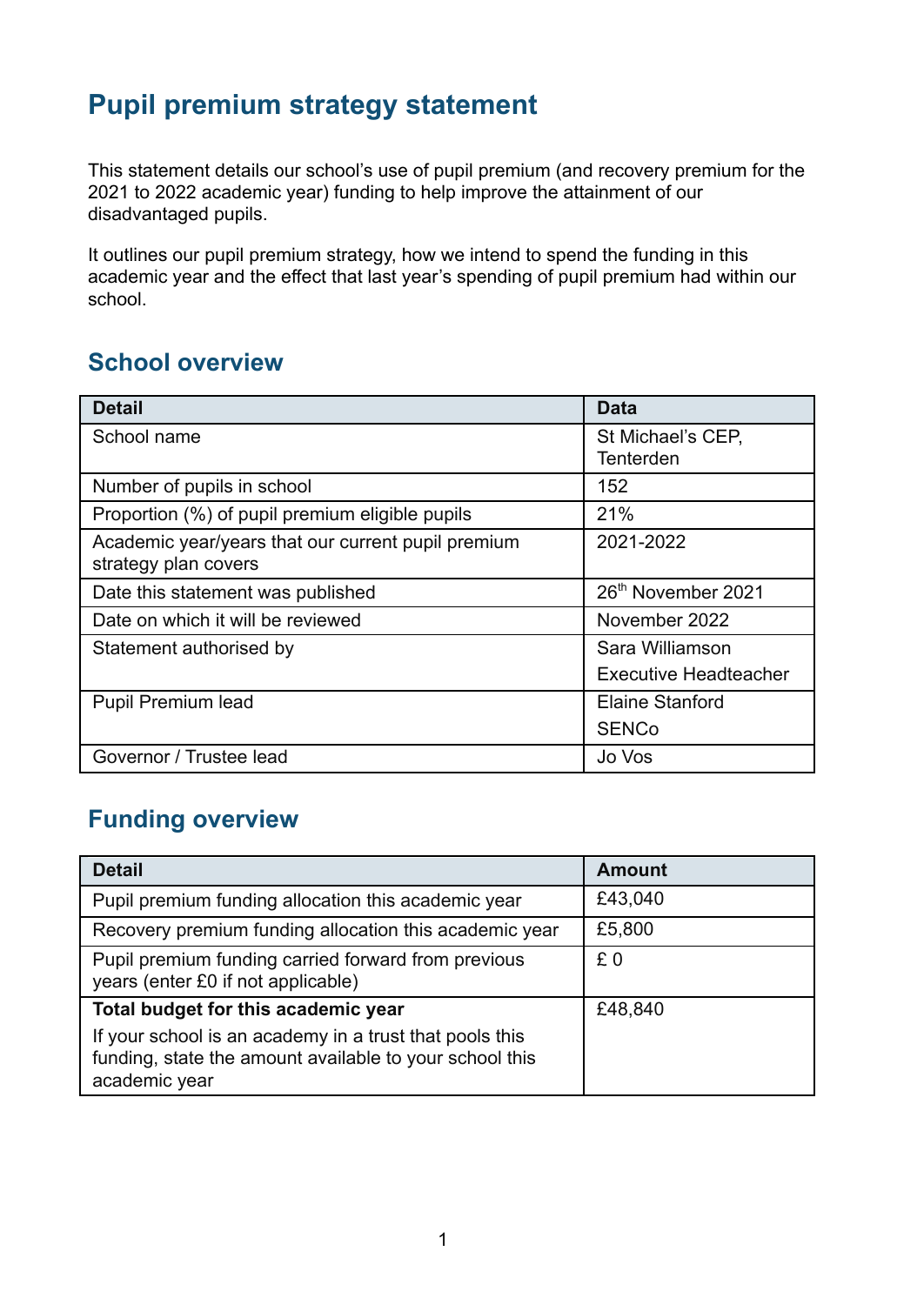# **Part A: Pupil premium strategy plan**

#### **Statement of intent**

Whoever they are and wherever they are from, all pupils flourish at St Michael's and achieve their potential. We support our disadvantaged and vulnerable pupils to achieve that goal, with all children making good progress no matter what their starting points.

Leading with quality-first teaching, we will address each child's strengths and weaknesses and support them appropriately, so that no child leaves St Michael's without basic literacy and numeracy skills. We acknowledge that there is an attainment gap for some of our disadvantaged pupils and our intention is to ensure that the progress of these children is accelerated wherever possible. We will be utilising the National Tutoring Programme to support the learning of the children whose learning has been most greatly affected by the pandemic, selecting these children through robust assessment. This may also include non-disadvantaged pupils.

We ensure that disadvantaged children are challenged in the work that they're set and that we act early to intervene at the point need is identified.

In line with our school vision, staff have high expectations of all pupils and take responsibility for raising the attainment of our most vulnerable children.

#### **Challenges**

This details the key challenges to achievement that we have identified among our disadvantaged pupils.

| <b>Challeng</b><br>e number | Detail of challenge                                                                                                                                                                                                                                                                                               |
|-----------------------------|-------------------------------------------------------------------------------------------------------------------------------------------------------------------------------------------------------------------------------------------------------------------------------------------------------------------|
|                             | Assessments of children indicate that early reading and phonic skills are poor.<br>This is particularly evident in Year 1, 2 and 3 children, who have missed much<br>of their formative learning due to the pandemic.                                                                                             |
| $\mathcal{P}$               | Assessments determine that 46% of our disadvantaged KS2 children have low<br>reading ages and are working below age expectations. 31% of<br>non-disadvantaged children are working at this level.                                                                                                                 |
| 3                           | Data and assessments suggest that maths attainment of our most<br>disadvantaged pupils is below that of their peers. 57% of these children are<br>working below age expectation. Many of these children did not take part in<br>online learning during lockdown.                                                  |
| 4                           | We have found that a number of our children are suffering with heightened<br>stress and anxiety as a result of the pandemic and poor wellbeing scores as<br>recorded on Boxall profiling. This is particularly true of our disadvantaged<br>pupils. Of the children receiving play therapy, 58% are Pupil Premium |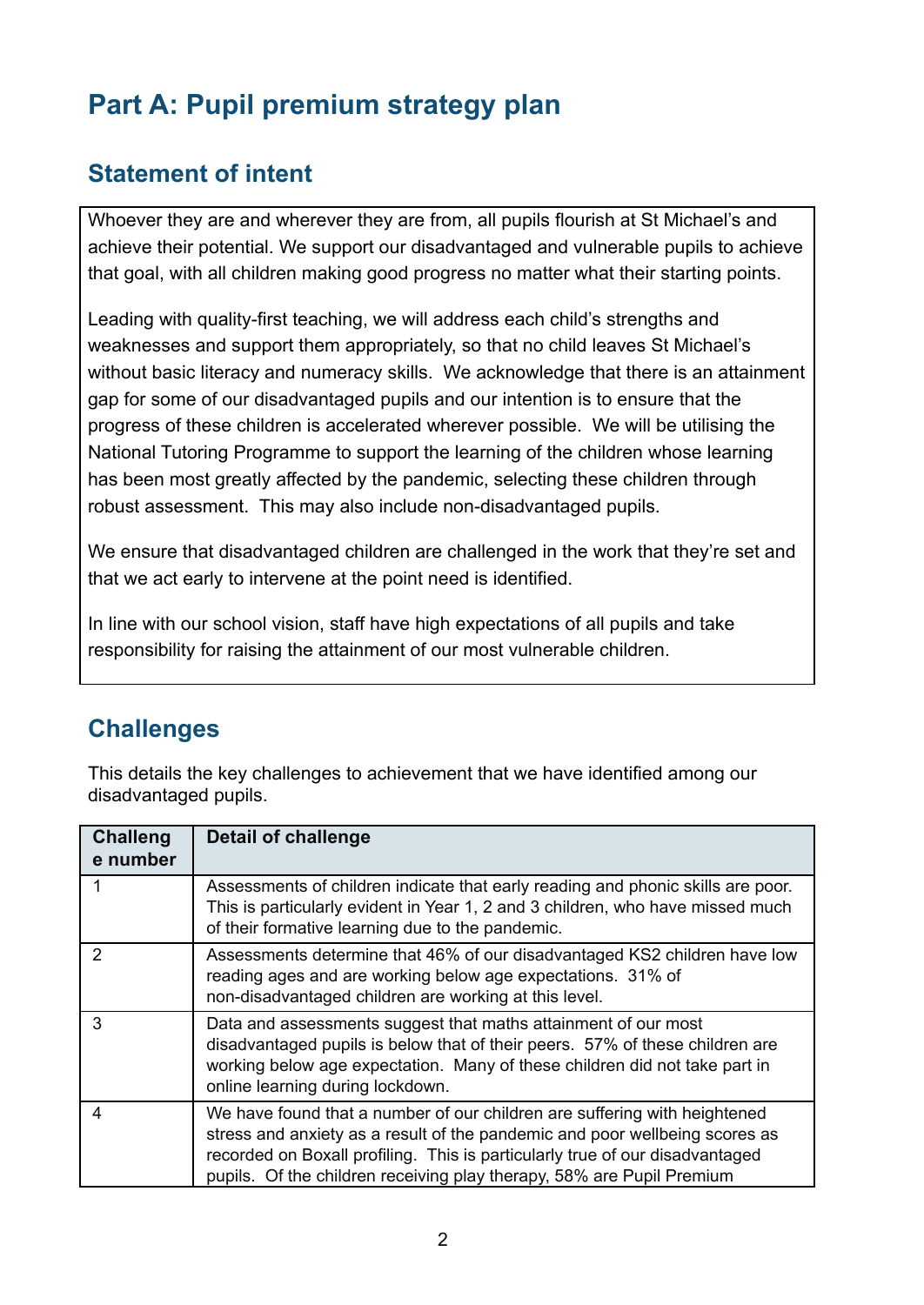|    | children. Of those parents supported by our FLO, 58% are Pupil Premium<br>families.                                                                                                           |
|----|-----------------------------------------------------------------------------------------------------------------------------------------------------------------------------------------------|
| 'n | Assessments and observations of children show that many disadvantaged<br>children have poor gross and fine motor skills. This is particularly evident in<br>our early years and KS1 children. |

#### **Intended outcomes**

This explains the outcomes we are aiming for **by the end of our current strategy plan**, and how we will measure whether they have been achieved.

| <b>Intended outcome</b>   | Success criteria                                                                                                                                       |
|---------------------------|--------------------------------------------------------------------------------------------------------------------------------------------------------|
| Early reading and phonics | 40% of disadvantaged will pass the Year 1<br><b>Phonics Screening check</b>                                                                            |
|                           | 50% of Year 2 disadvantaged will reach<br>expected levels in the end of Year Reading<br><b>SATS</b>                                                    |
|                           | Year 3 disadvantaged - reading fluency<br>enabled                                                                                                      |
| KS2 reading (Years 4-6)   | Beginning of the year and end of year<br>questionnaires show that attitudes to<br>reading are improved in disadvantaged.                               |
|                           | Minimising the difference for disadvantaged<br>children in Years 3-6                                                                                   |
| Maths                     | By the end of the academic year, the<br>number of Pupil Premium children reaching<br>age related expectations in maths will be<br>58% (currently 44%). |
| Wellbeing                 | Disadvantaged children with SEMH will<br>score more highly on their wellbeing using<br>Boxall profiling.                                               |
| <b>Motor Skills</b>       | Visible improvements in handwriting for<br>these children.                                                                                             |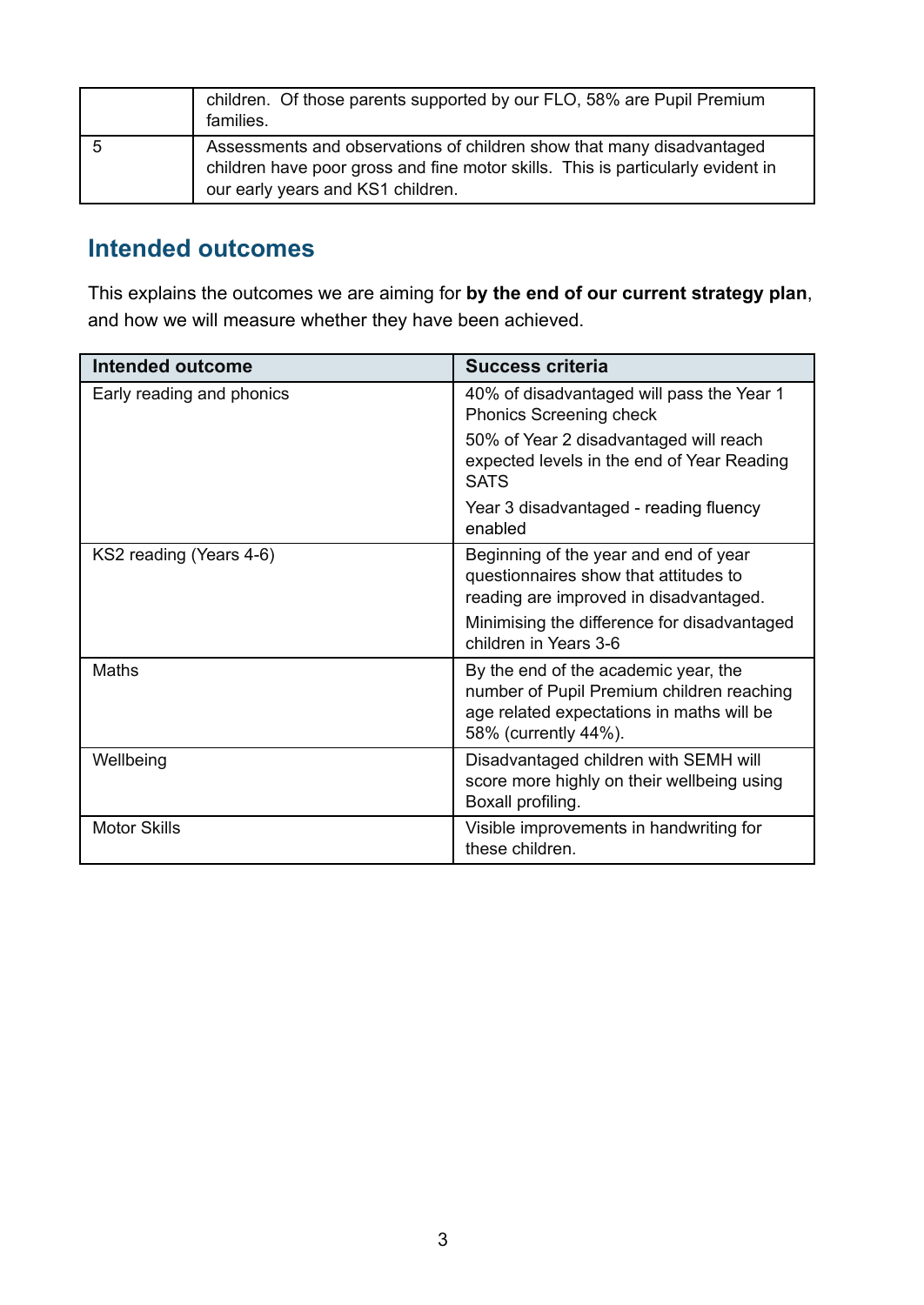## **Activity in this academic year**

This details how we intend to spend our pupil premium (and recovery premium funding) **this academic year** to address the challenges listed above.

#### **Teaching**

Budgeted cost: £ 8,000

| <b>Activity</b>                                                                                                                                                                                                                                                                                               | <b>Evidence that supports this</b><br>approach                                                                                                                                                                                                                                                                                                                                                   | <b>Challenge</b><br>number(s)<br>addressed |
|---------------------------------------------------------------------------------------------------------------------------------------------------------------------------------------------------------------------------------------------------------------------------------------------------------------|--------------------------------------------------------------------------------------------------------------------------------------------------------------------------------------------------------------------------------------------------------------------------------------------------------------------------------------------------------------------------------------------------|--------------------------------------------|
| Training for new staff<br>in RWI                                                                                                                                                                                                                                                                              | Phonics approaches have a strong<br>evidence base that indicates a<br>positive impact on the accuracy of<br>word reading (though not<br>necessarily comprehension),<br>particularly for disadvantaged pupils:<br><b>Phonics   Toolkit Strand   Education</b><br><b>Endowment Foundation   EEF</b>                                                                                                | 1                                          |
| Enhancement of our<br>maths teaching and<br>curriculum planning in<br>line with DfE and EEF<br>guidance.<br>We will fund teacher<br>release time to<br>embed key elements<br>of guidance in school<br>and to access Maths<br>Hub resources and<br>CPD (including<br><b>Teaching for Mastery</b><br>training). | The DfE non-statutory guidance has<br>been produced in conjunction with<br>the National Centre for Excellence in<br>the Teaching of Mathematics,<br>drawing on evidence-based<br>approaches:<br>Maths guidance KS 1 and 2.pdf<br>(publishing.service.gov.uk)<br>The EEF guidance is based on a<br>range of the best available evidence:<br><b>Improving Mathematics in Key</b><br>Stages 2 and 3 | 3                                          |
| Release time for<br>training in Mastering<br>Number and<br>FirstClass@Number 1<br>and 2                                                                                                                                                                                                                       | This intervention provides intensive<br>support for pupils struggling with maths.<br>Pupils who receive<br>1stClass@Number make two<br>months' additional progress in<br>maths, although disadvantaged<br>children make no additional<br>progress:<br>https://educationendowmentfoundati<br>on.org.uk/projects-and-evaluation/pr<br>ojects/1stclassnumber                                        | 3                                          |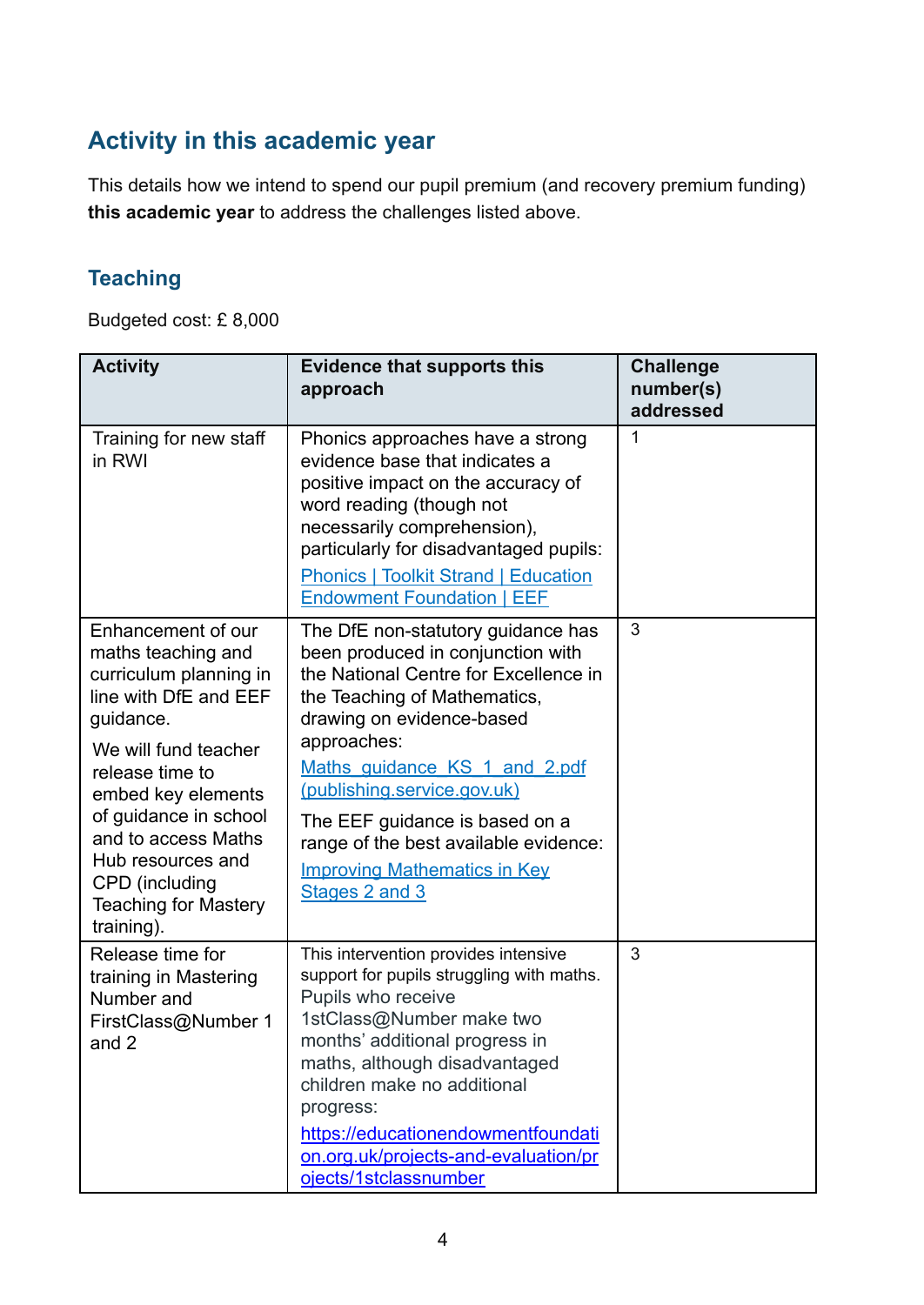### **Targeted academic support (for example, tutoring, one-to-one support structured interventions)**

Budgeted cost: £13,800

| <b>Activity</b>                                         | <b>Evidence that supports this</b><br>approach                                                                                                                                                                                                                                                                                                                                                                                                                                                                                                                                                                                                                                           | <b>Challenge</b><br>number(s)<br>addressed |
|---------------------------------------------------------|------------------------------------------------------------------------------------------------------------------------------------------------------------------------------------------------------------------------------------------------------------------------------------------------------------------------------------------------------------------------------------------------------------------------------------------------------------------------------------------------------------------------------------------------------------------------------------------------------------------------------------------------------------------------------------------|--------------------------------------------|
| Intervention groups in<br>phonics, reading and<br>maths | Intervention and small group tuition<br>will make an impact if it is additional<br>to and explicitly linked with normal<br>lessons – pre-teaching and short term<br>intensive catch up sessions<br>employed.<br>https://educationendowment<br>foundation.org.uk/support-for-schools/<br>school-improvement-planning/2-target<br>ed-academic-support<br>Quality First teaching and targeted<br>teaching on non-negotiables is<br>effective in ensuring consistent / rapid<br>progress Audit of processes and<br>procedures to evaluate the impact of<br>current practice has identified greater<br>need for implementing targeted<br>programmes by TAs/HLTA<br>https://educationendowment | 1, 2, 3                                    |
|                                                         | foundation.org.uk/support-for-schools/<br>school-improvement-planning/1-high-<br>quality-teaching                                                                                                                                                                                                                                                                                                                                                                                                                                                                                                                                                                                        |                                            |
| Tutoring                                                | Small group tutoring provided in line<br>with National Tutoring Programme for<br>children in Year 1                                                                                                                                                                                                                                                                                                                                                                                                                                                                                                                                                                                      | $\mathbf{1}$                               |

### **Wider strategies (for example, related to attendance, behaviour, wellbeing)**

Budgeted cost: £27,040

| <b>Activity</b> | <b>Evidence that supports this</b><br>approach                            | <b>Challenge</b><br>number(s)<br>addressed |
|-----------------|---------------------------------------------------------------------------|--------------------------------------------|
| Play therapy    | To increase pupils well-being,<br>aspirations for wanting to learn and to | 4                                          |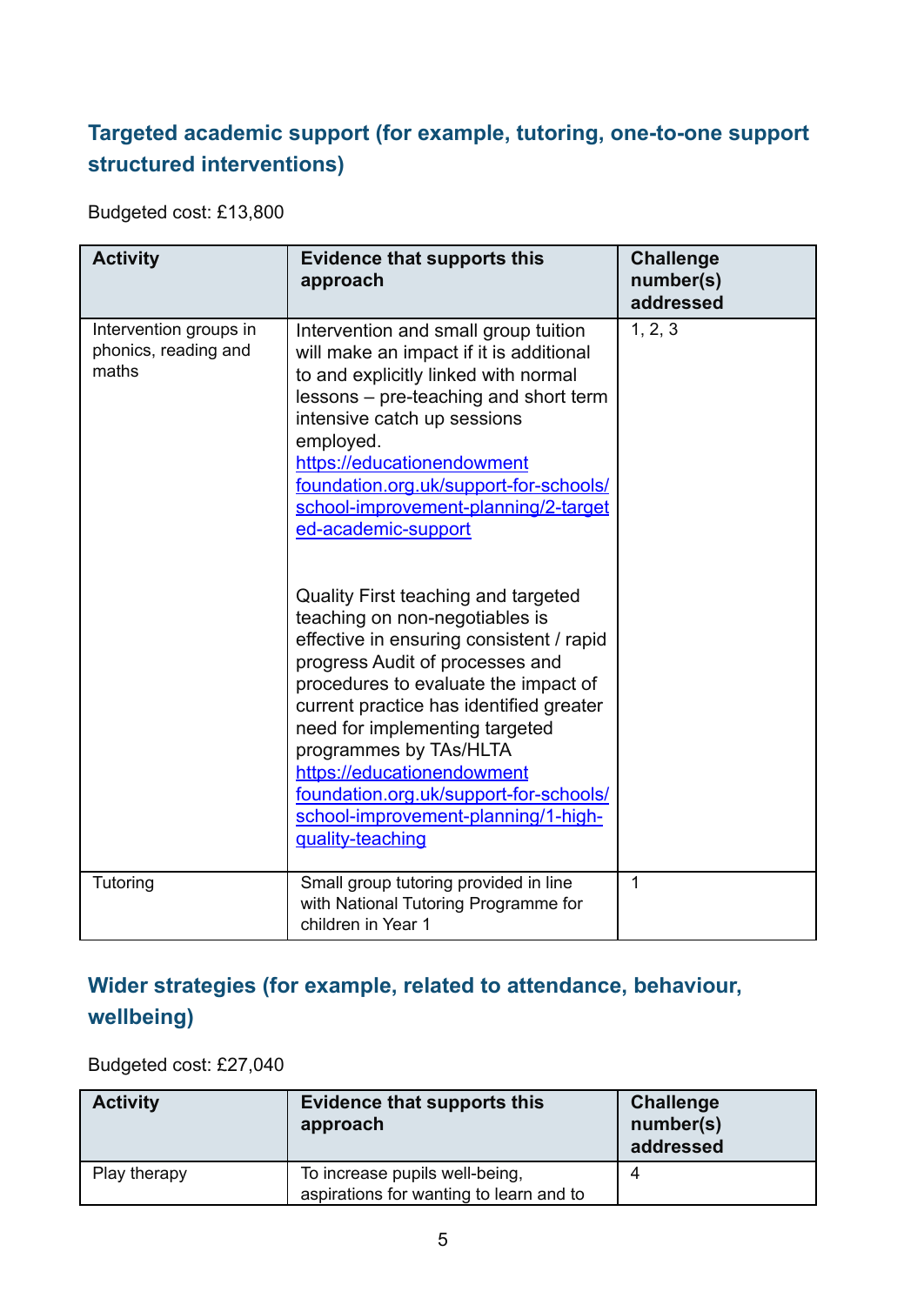|                                                                                                                 | develop positive attitudes towards<br>learning. Has great success with<br>changing the wellbeing levels of our<br>students over the past few years and<br>we believe this is a vital way to support<br>children with anxiety and stress.                                                                                                     |                |
|-----------------------------------------------------------------------------------------------------------------|----------------------------------------------------------------------------------------------------------------------------------------------------------------------------------------------------------------------------------------------------------------------------------------------------------------------------------------------|----------------|
| Interventions in Fizzy<br><b>Hands and Clever</b><br>Hands                                                      | The FIZZY and Clever Hands<br>Programmes are recommended by<br>occupational therapy as programmes<br>for schools to use to assist in the<br>development of motor skills for those<br>children who find this challenging.<br>https://www.nhsqqc.org.uk/kids/<br>healthcare-professionals/paediatric-occ<br>upational-therapy/fizzy-programme/ | 5              |
| FLO working with<br>parents                                                                                     | There is an established link between the<br>home learning environment at all ages<br>and children's performance at school<br>with schools and parents having a<br>shared priority to deliver the best<br>outcomes for their children.                                                                                                        | $\overline{4}$ |
| Training for FLO and<br>SENCo in bereavement<br>counselling, trauma<br>informed, providing<br>nurture provision | Small groups and workshops for those<br>children requiring these services                                                                                                                                                                                                                                                                    | $\overline{4}$ |
| Trips and visits/uniform                                                                                        | Supporting disadvantaged to take a full<br>place in the school community                                                                                                                                                                                                                                                                     | $\overline{4}$ |
| Pastoral support                                                                                                |                                                                                                                                                                                                                                                                                                                                              | 4              |

## **Total budgeted cost: £** *48 840*